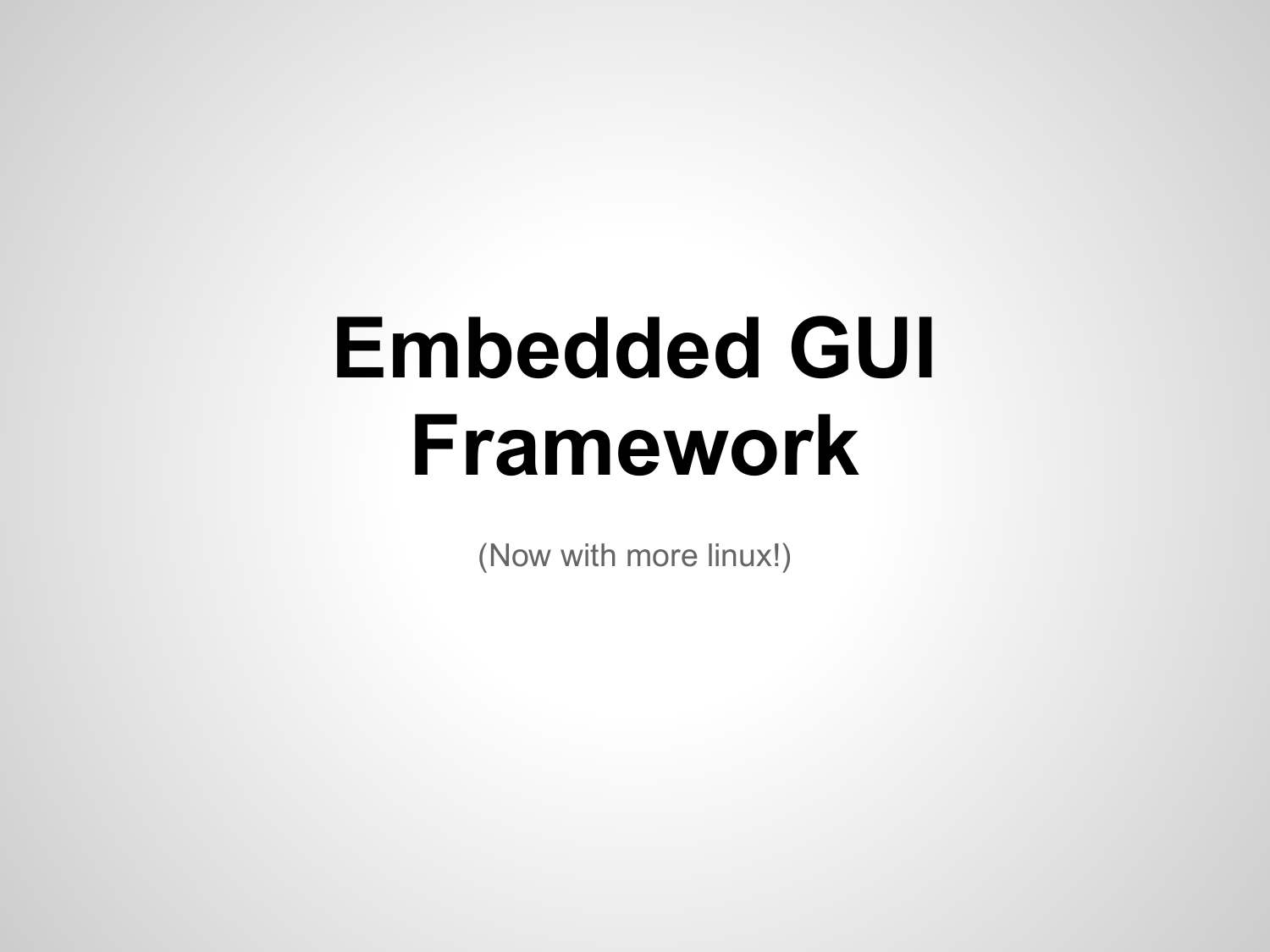#### **Ultimate Goals for the new hardware**

We envision a single board linux computer that is:

- small (around 1 inch by 2 inch)
- easy to use (libraries for low level IO in major languages)
- extensive low level I/O capabilities
- low power ( $\leq$ 5W), low voltage (5V)
- low cost (We expect/hope to be able to sell these for less than an arduino, and for ~\$40 with a color touchscreen)
- designed to be integrated into a finished product
- **Open Source!**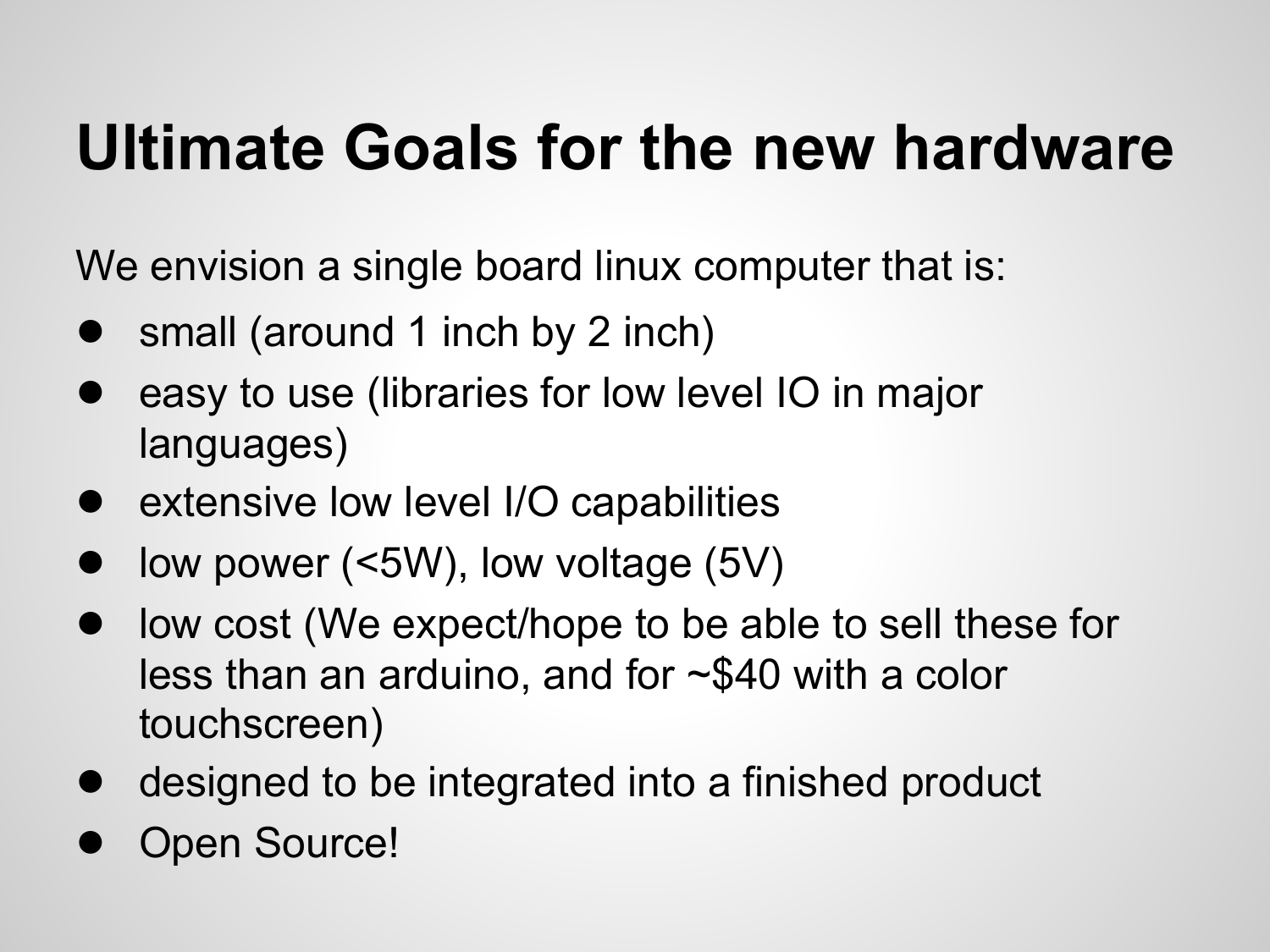## **The Hardware**

#### 'OLinuXino-Micro' is a pretty cool open source single board linux computer

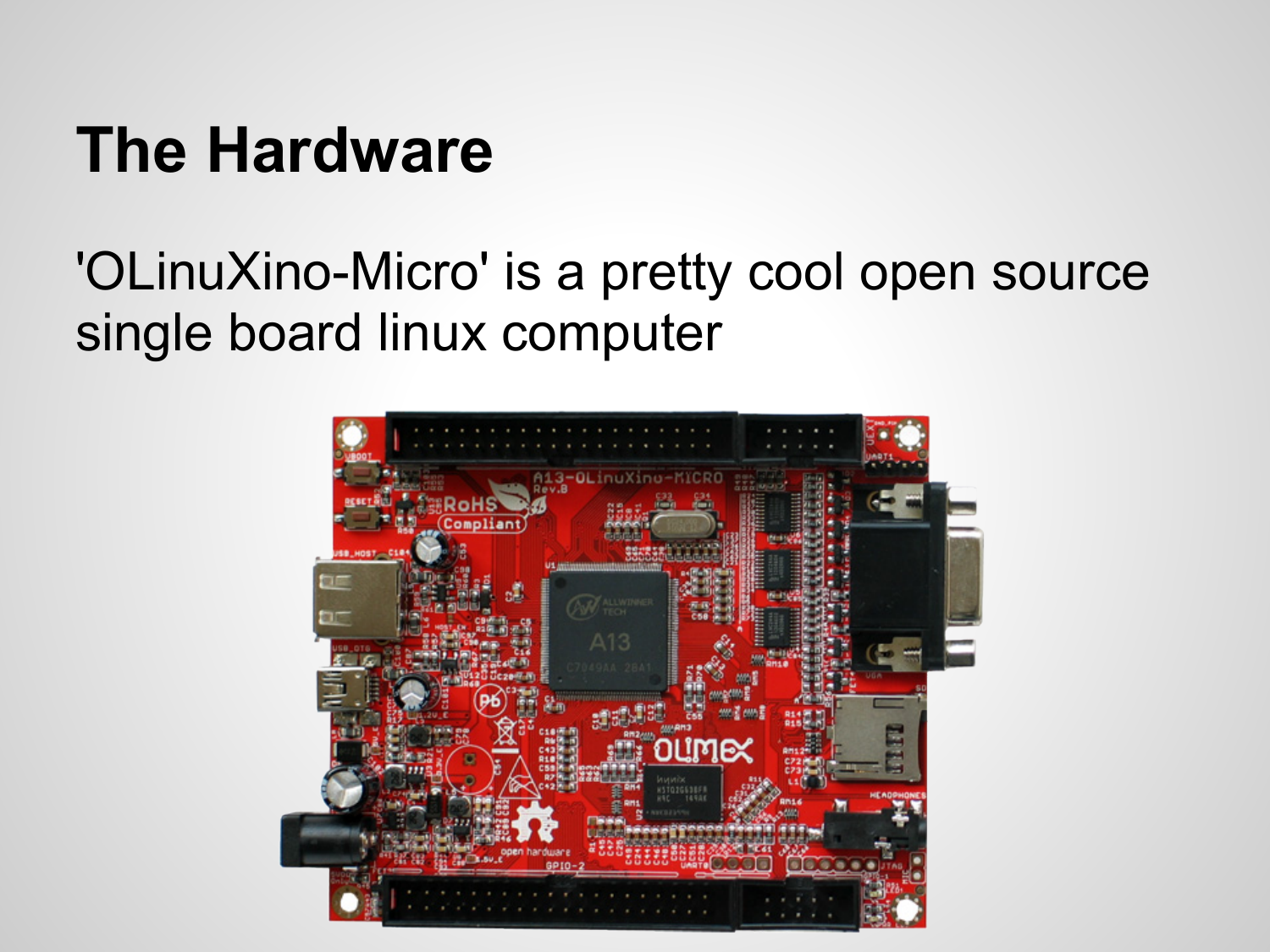#### **This sounds like a Raspberry Pi...**

It is not a Raspberry Pi.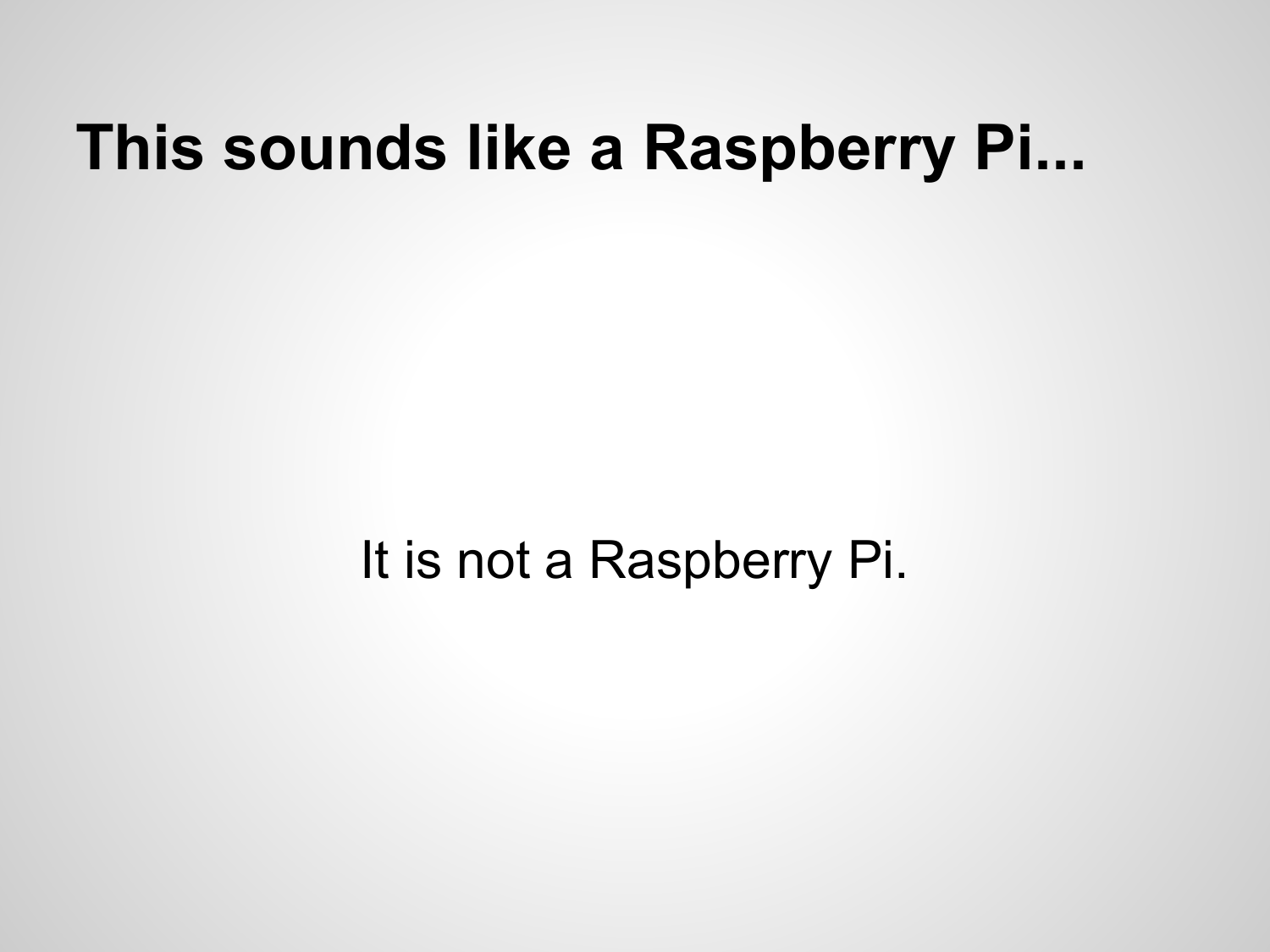#### **General specs...**

A13 Cortex A8 processor (1Ghz) Mali400 GPU USB host and OTG SD card OS storage Audio input/output 256 or 512 MB DDR3 RAM 24bit parallel touchscreen interface I2C, UARTS, SDIO2.0, etc...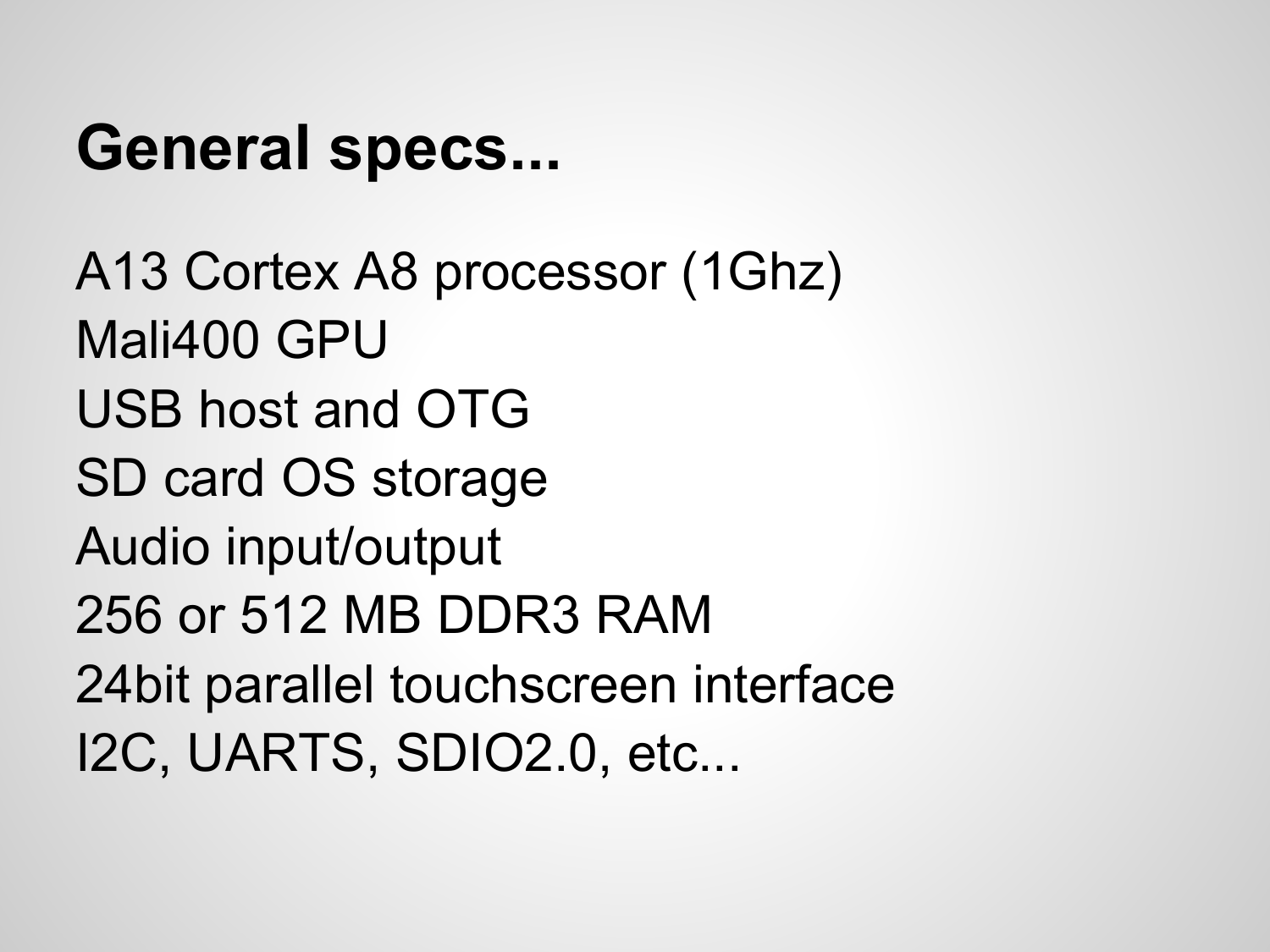## **Allwinner A13...?**

This is a chinese SOC that is extensively used in low cost tablets and smartphones.

"Actually" GPL linux kernel mostly. (They tried, at least...)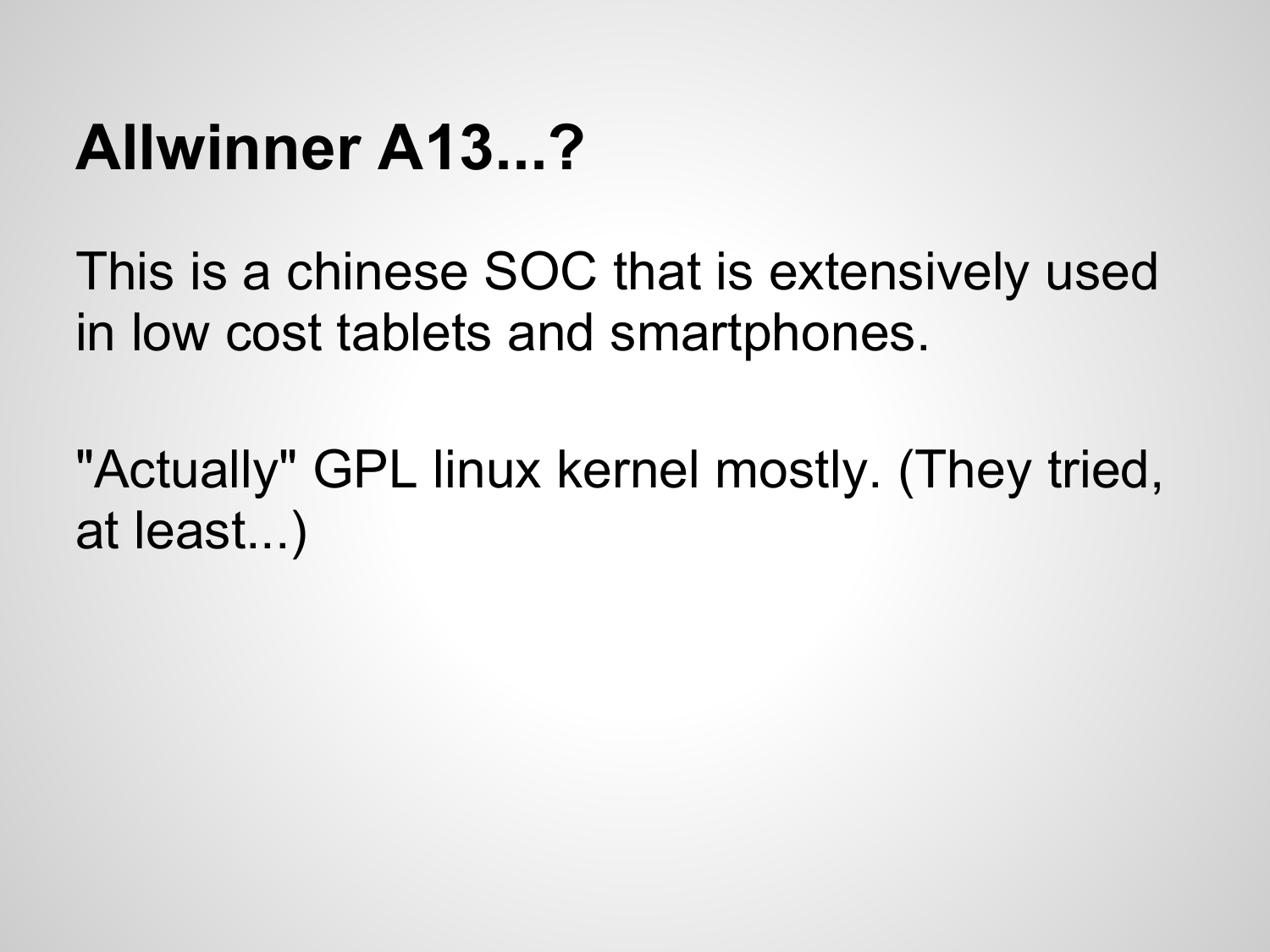#### **Software Goals**

- Develop a *drop in* interface for embedded developers to rapidly incorporate touchscreens into projects.
- Create a framework for creating touchscreen GUIs
	- develop a simple library people can use for embedded devices running with linux
	- C/C++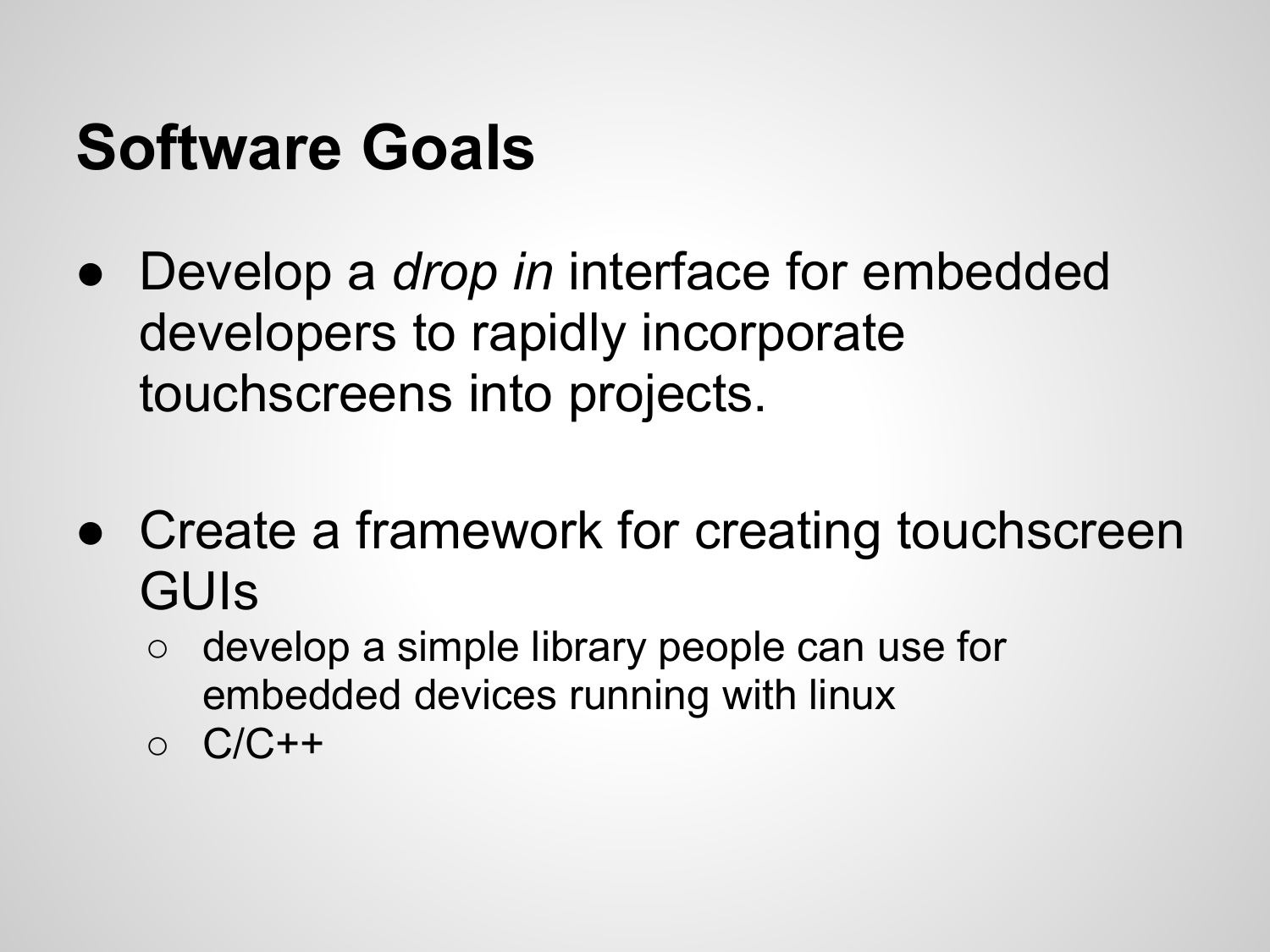# **Usage**

- Usage:
	- $\circ$  linux will boot, run a lightweight application
	- full screen no need for complicated window managers
	- graphical program for interfacing a device
- Use Cases:
	- **Vital Vio** use the GUI as a controller for lights
	- **Spectrometer** use the GUI as an interface so that it can be used as a standalone device